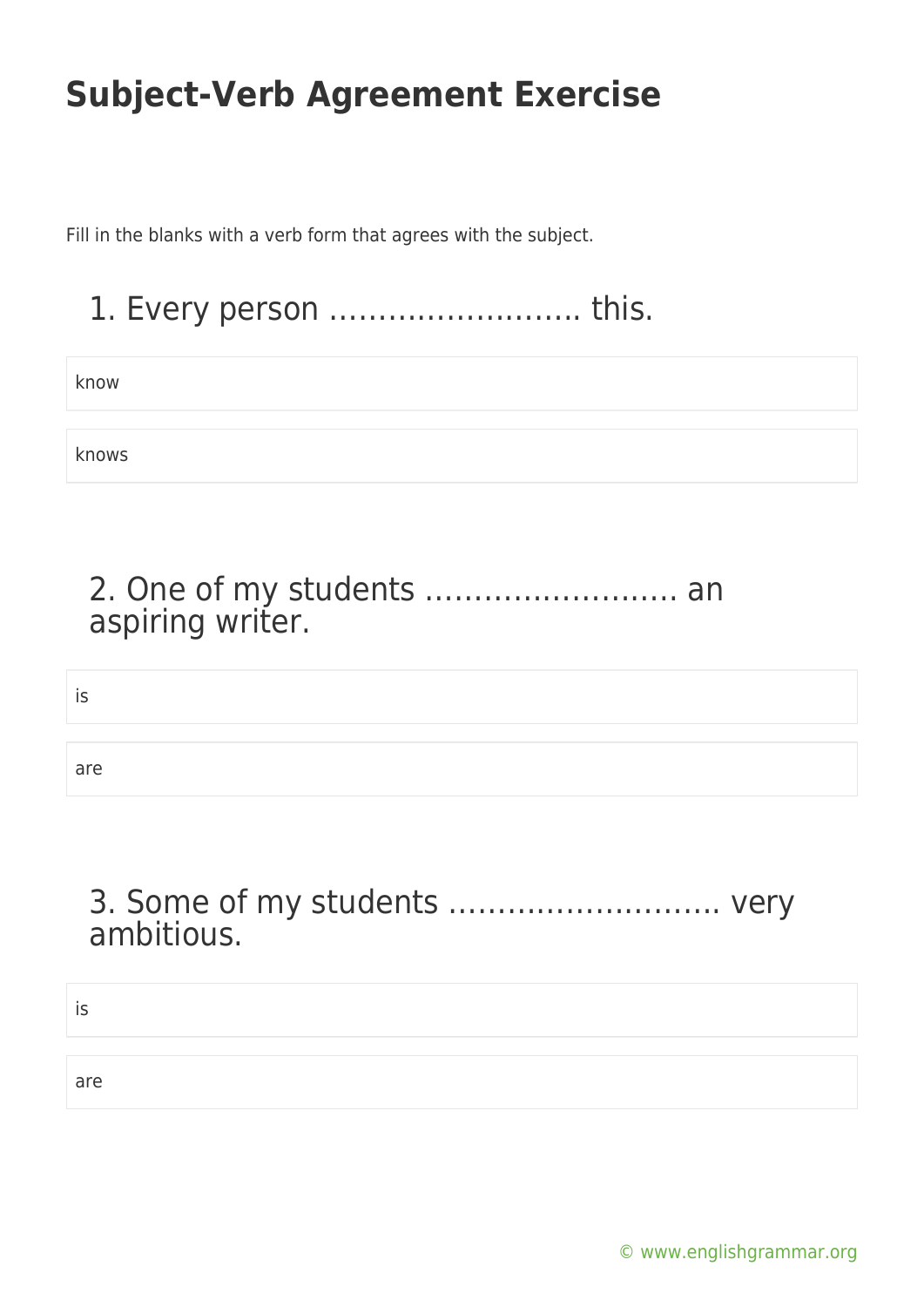### 4. None of these apples ……………………… good.

| ю   |  |  |
|-----|--|--|
|     |  |  |
| are |  |  |

### 5. Neither of them ……………………… here.

work

works

### 6. Both of them …………………………. arrived.

has

have

# 7. None of them …………………………. gone.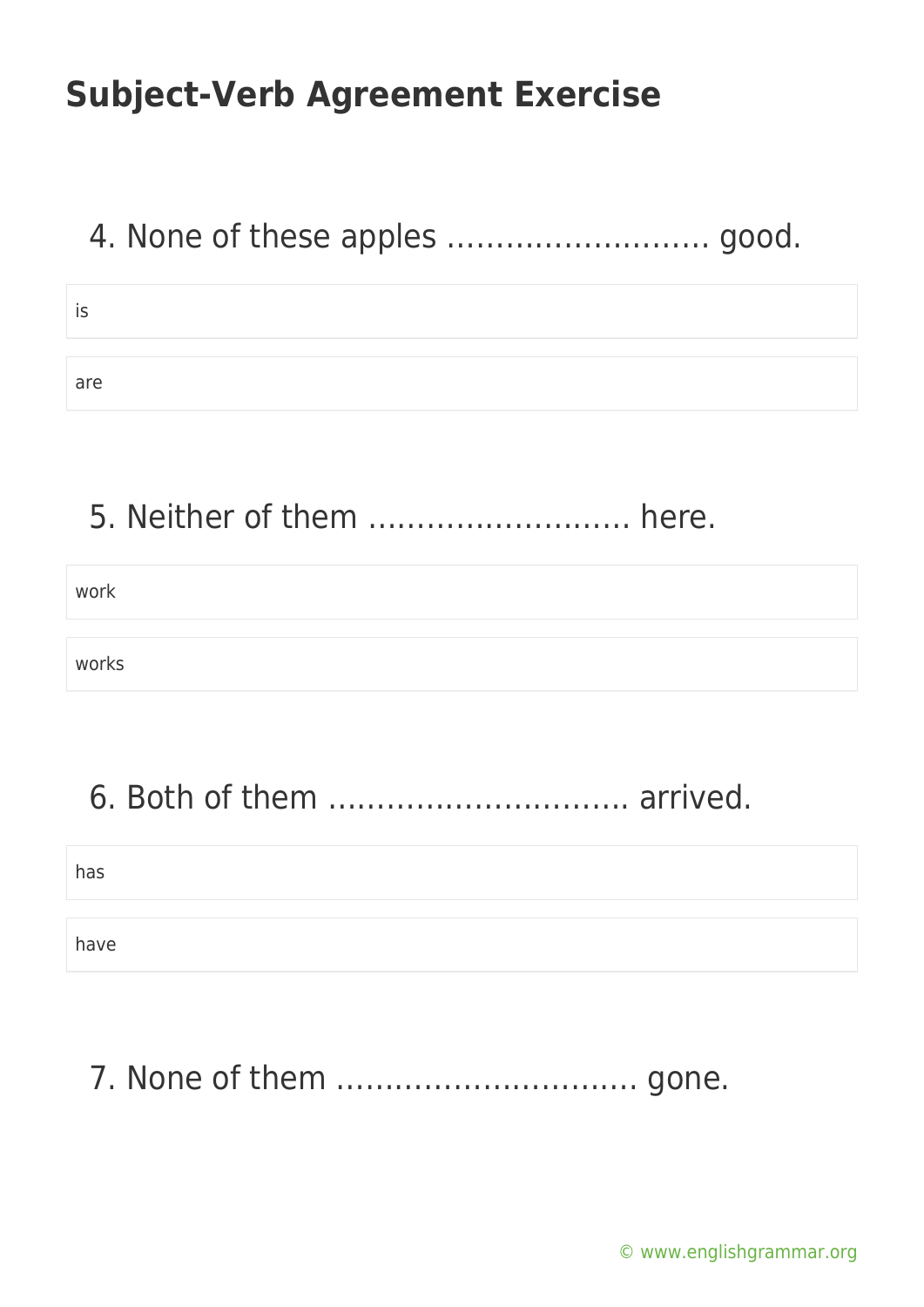| has  |  |
|------|--|
|      |  |
| have |  |

#### 8. Each of the boys ................................... given a task.

was were

# 9. All of my students ……………………… brilliant.

is

are

### 10. The news ………………………. too good to be true.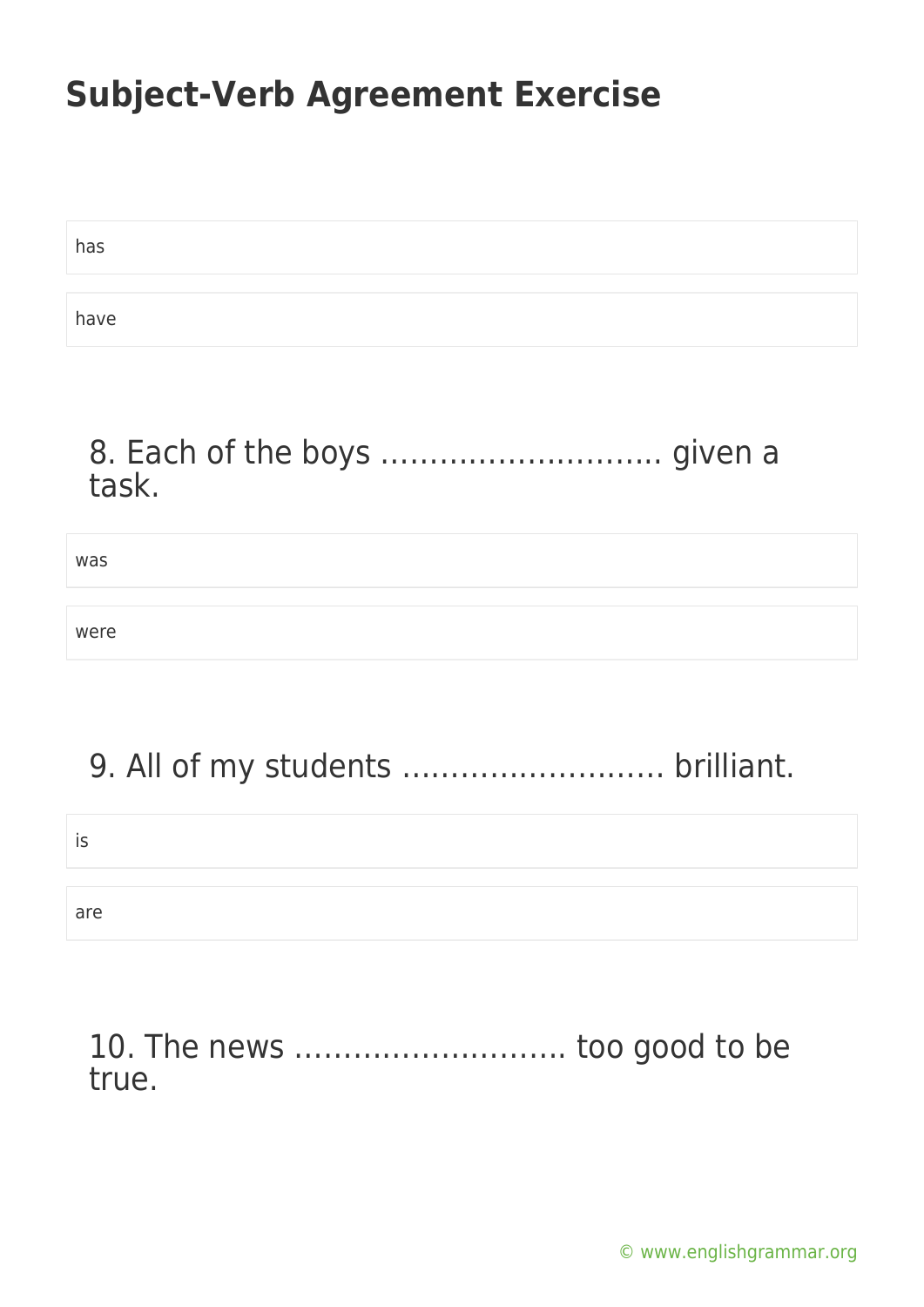is are

#### 11. Each of these three roads ………………………. to the station.

leads lead

#### 12. Everyone of the men ………………………….. present.

was

were

#### Answers

Every person knows this.

[© www.englishgrammar.org](https://www.englishgrammar.org/)